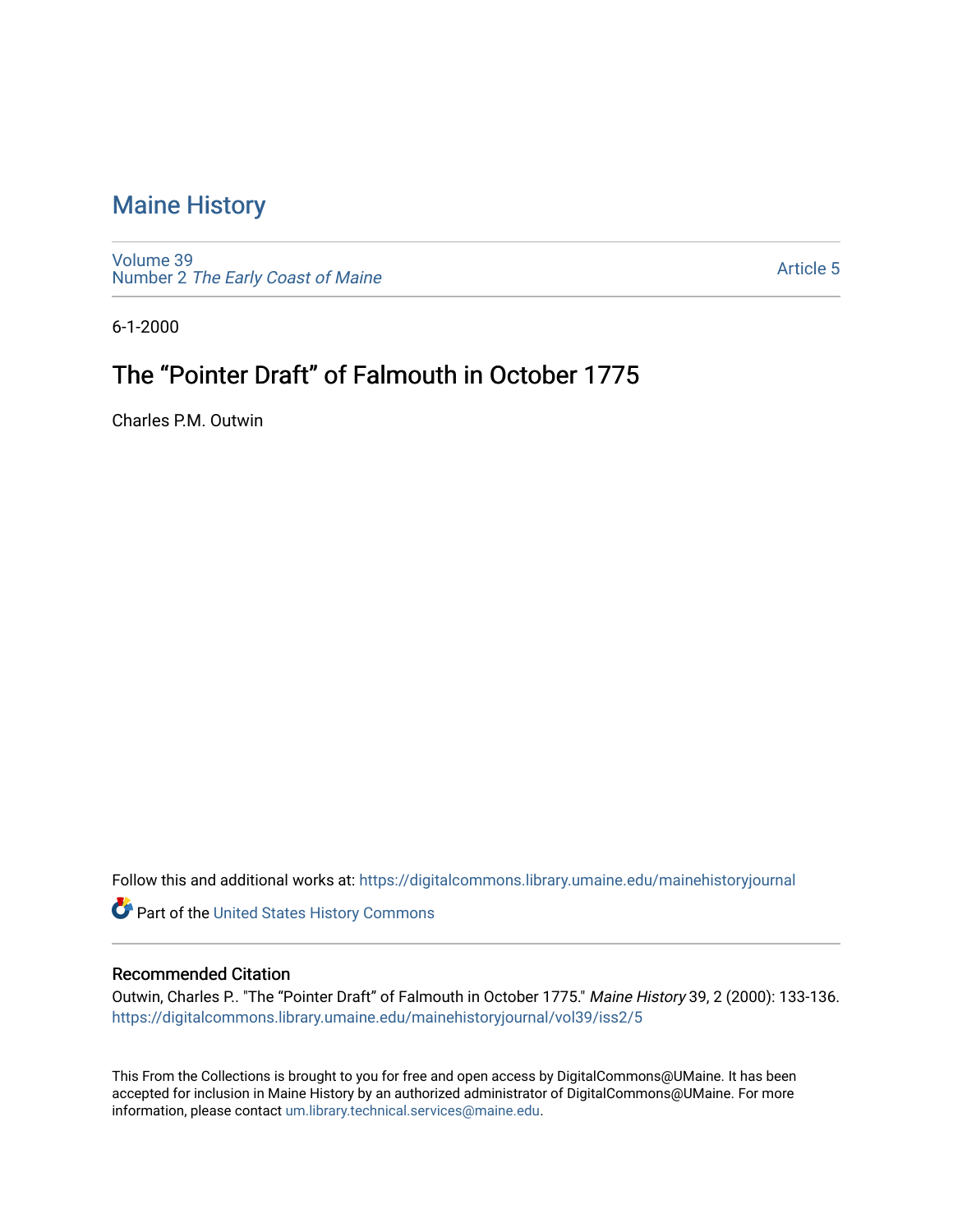# *FROM THE COLLECTIONS:* THE "POINTER DRAFT" OF FALMOUTH IN OCTOBER 1775



Figure 1.

### By CHARLES P.M. OUTWIN

I<sup>N</sup> August 1776 selectmen or the recently ruined town or Falmouth<br>(Portland) appointed a committee to petition the Massachusetts<br>Provincial Congress, in a final attempt at remuneration for losses<br>from the depredations wro n August 1776 selectmen of the recently ruined town of Falmouth (Portland) appointed a committee to petition the Massachusetts Provincial Congress, in a final attempt at remuneration for losses nine months earlier. The appeal was presented in Watertown by Samuel Freeman (1743-1831), Falmouth's representative to that body, with a long list of persons and the enumerated losses they had sustained. The Falmouth committee also directed a young man named John Pointer to draft a chart of the town as it had existed at the time of its destruction. Freeman presumably took this map with him to his Watertown meeting, and kept it after his return home. Later, around 1821, Freeman had a very clumsy woodcut made of the map to go with his heavy-handed edition of the journals of the Reverends Thomas Smith (1701-1795) and Samuel Deane (1733-1814).

*Maine History 39:2 (Summer 2000)*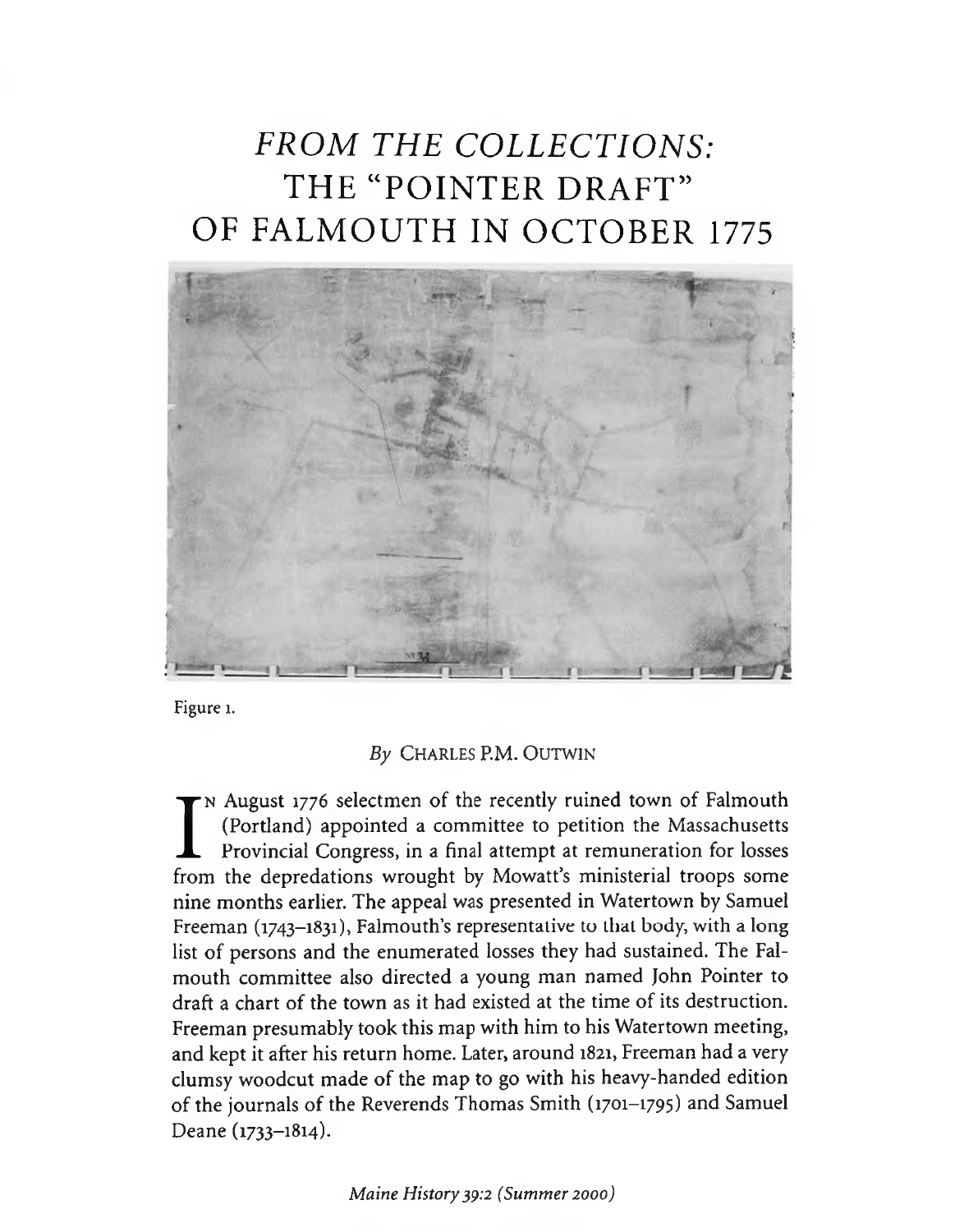### 134 *Maine History*

The "Pointer draft" was also the source of the engraving "Falmouth Neck as It Was when Destroyed by Mowatt, October 18th 1775," that accompanies *The History of Portland* (1831, 1833, 1865) by William Willis (1794-1870). (That diagram was reproduced and published by the Maine Historical Society in 1976.) Willis's engraving, executed by Bailey and Noyes of Portland, was apparently based more closely on Freeman's rough chart than on the original. It, too, was rather crude but still gave a passable impression of the location of major structures and the extent of the damage wrought by Mowatt's bombardment. Captain Lemuel Moody, a vigorous early Portland collector into whose hands the original had come, worked with Willis in the early nineteenth century to produce the engraved chart. Ever since, the composition of the original had been ascribed to Captain Moody. That attribution, based on Moody's long-time ownership of the map, is probably in error.

The map, 62 by 99 centimeters, which sat safe but little regarded in the Society's storage throughout the twentieth century, appears to be drawn on paper of not very good quality, using organic inks and washes, now badly deteriorated. This paper, which had at some early point been folded into quarters, was later glued to a fine canvas backing, probably in an attempt to conserve it. Some portions are so faded that they are very nearly illegible, largely due to early neglect. There are rusty holes around the margin that show the document had been pinned roughly to a board or wall. Freeman, Moody, Willis, and perhaps others made notes all over the original, in both ink and pencil, and altered its layout with anachronistic features, such as the Portland Observatory on Munjoy Hill, built in 1807. Going over the old document inch by inch with a magnifying glass, many more objects and in finer detail can be seen than in Willis's copy, such as the extra buildings in the Hay Market (now Monument Square, figure 2), or a gallows, constructed around 1772, near the upper left edge. Houses are colored, not only red but yellow, brown, blue, and green. Most important, specific criticisms leveled by Deane at the "miserably done" Pointer draft in a letter to Freeman, which was written some time before Deane's death in 1814, conform exactly with errors in the old map.

We presently know little about Pointer himself. His family is mentioned in a few records of Saint Paul's Anglican Parish in the late 1760s, but not elsewhere. He may have been the son of one William Pointer. John himself is mentioned only by his last name in Samuel Deane's letter of criticism to Freeman. Pointer was either no surveyor, or in haste to complete the draft, or, most probably, both. The map's proportions are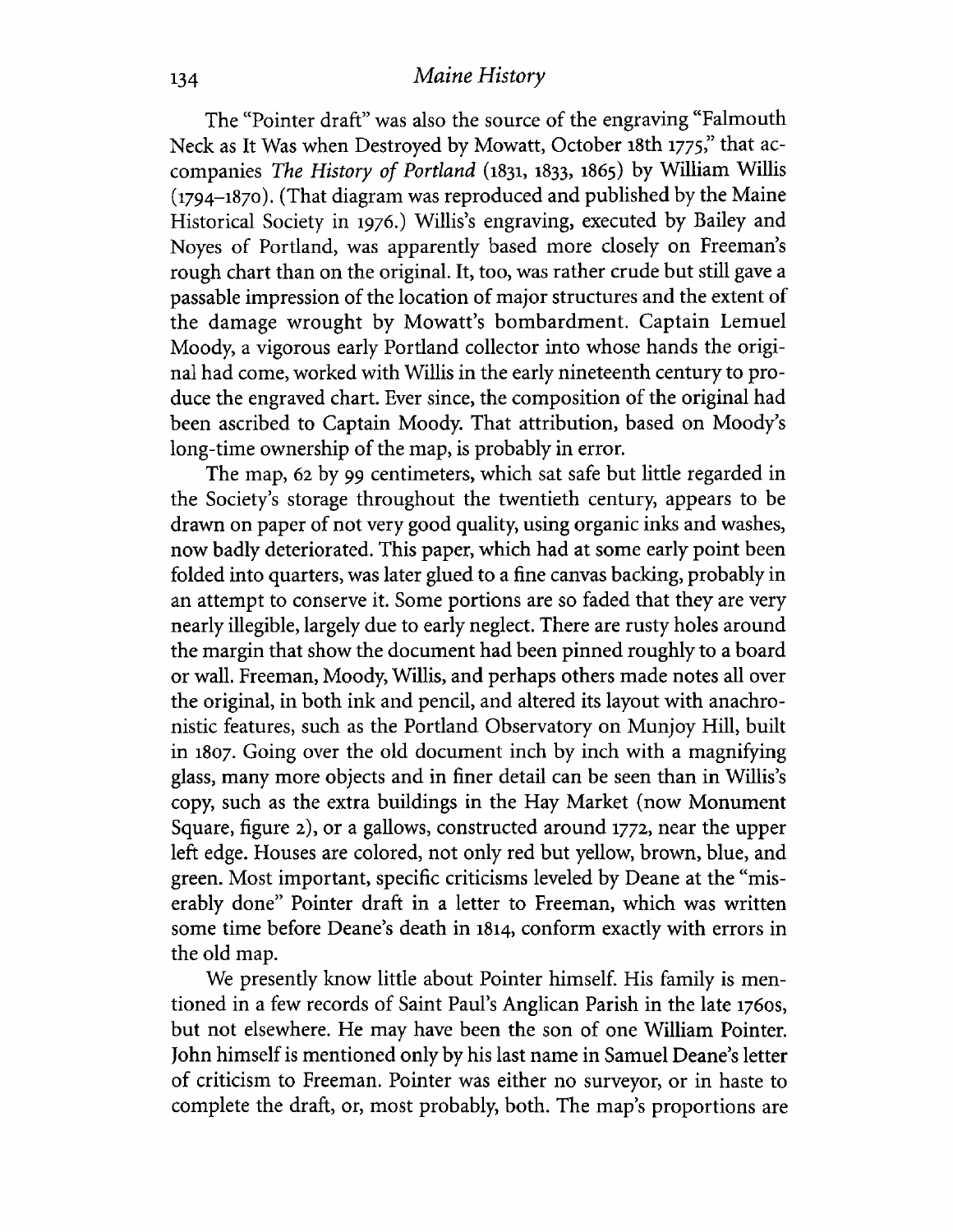

Figure 2.